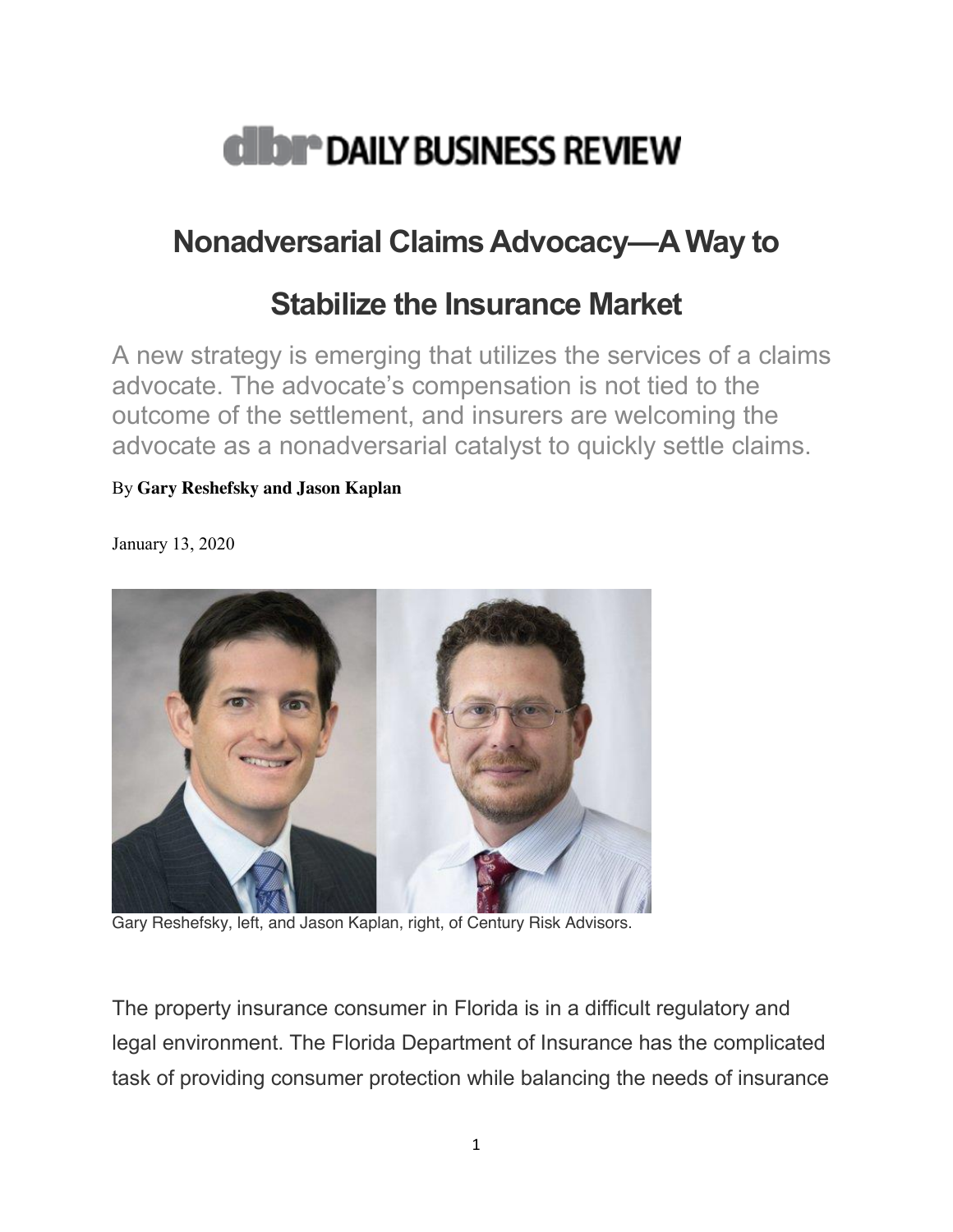carriers on one side, and public adjusters and plaintiffs attorneys on another. The department has the duty of encouraging private insurers to deploy their capital and offer consumers affordable coverage and to ensure that consumers have the reasonable ability to redress unfair insurer claims practices. The conflict between these duties has led to dysfunction in the marketplace. The result has left the consumer with shrinking coverages, increased premiums, reduced market choices and poor customer service.

The common methods for the consumer to redress a poor claim experience is to engage a professional that will be compensated on a contingent basis. The compensation is typically a percentage of the claimed loss or an additional amount paid by the insurer for professional fees. This arrangement almost always puts the consumer at odds with the carrier. The process typically inflates the settlement to cover the cost of repairs, and the professional fees on both the consumer and insurer sides. A new strategy is emerging that utilizes the services of a claims advocate. The advocate's compensation is not tied to the outcome of the settlement, and insurers are welcoming the advocate as a nonadversarial catalyst to quickly settle claims.

There are many examples of how the adversarial claims environment in Florida has restricted insurance. These include limit caps on nonweatherrelated water damage claims, plumbing claims, dictating who makes repairs and exclusionary language that bars homeowners from presenting claims that historically have been afforded coverage. Such language can be found under the Section I Perils Insured Against, often reading akin to: "We do not, however cover damages—caused by; constant or repeated seepage or leakage of water or steam, or the presence or condensation of humidity, moisture or vapor, if any of these occurs over a period of 14 or more days whether hidden or not." Both the period of time and coverage for hidden

2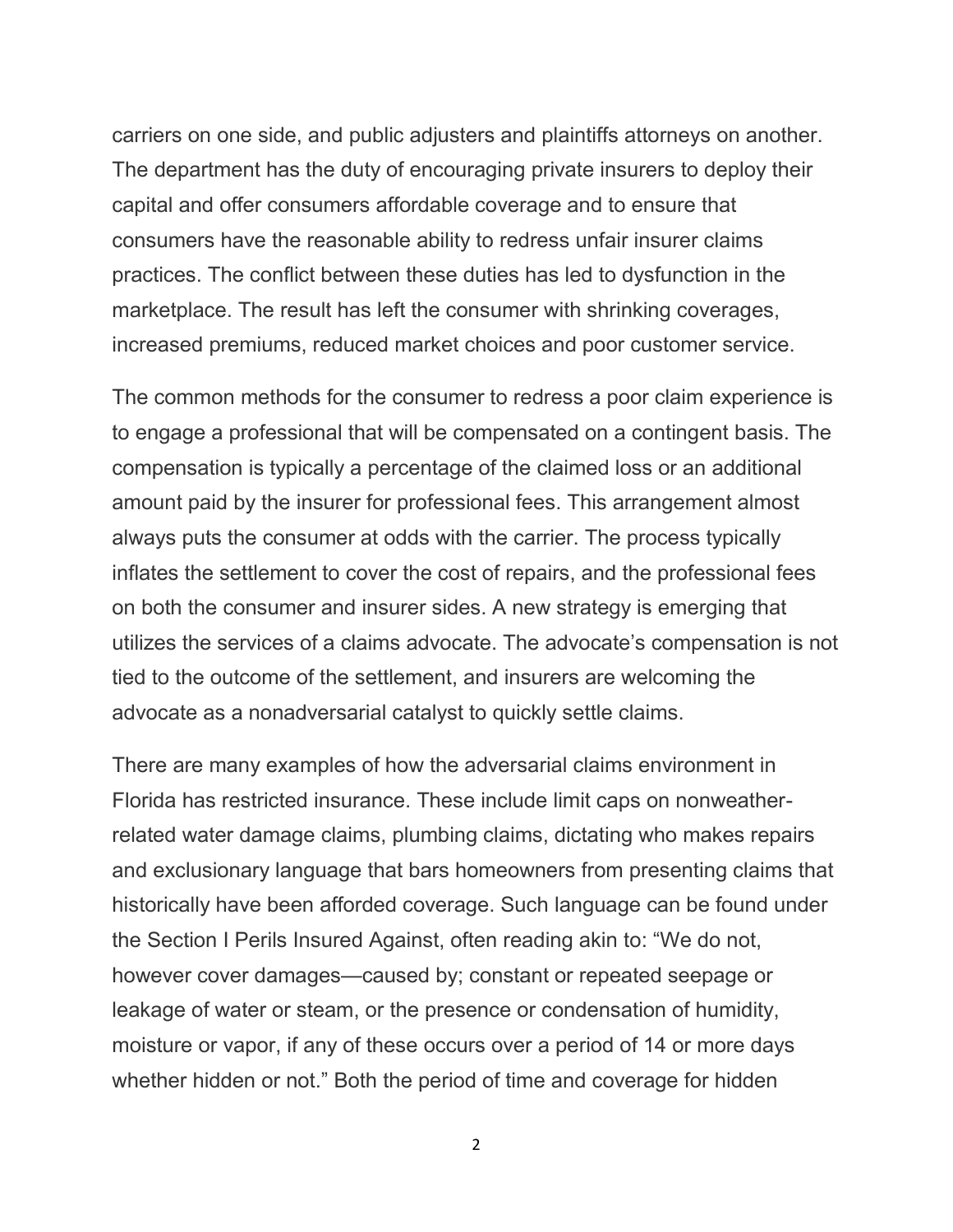issues are contract differences approved for carriers in Florida. No such language appears in the Insurance Service Office (ISO) standard homeowner policy. Insurance is meant to address sudden, accidental loss, and to make the consumer whole. Restricting these types of coverage leaves the consumer with an expensive problem to address. Consumers have been forced to engage a public adjuster or plaintiff attorney to find coverage in the form elsewhere. These efforts drive up the cost of insurance because carriers may not have charged an actuarial sound premium for the types of claims being made.

From the carriers' position, Florida is a difficult market to operate. With natural disasters like hurricanes and sink holes already setting Florida apart from other states, Florida is also home to a sizable amount of insurance fraud in nearly every area of insurance. The judicial system has a reputation of sympathetic jurors that lead most cases to settle before final adjudication. Abuses by recovery service providers and contractors have driven the value of water damage claims to more than double. The average Floridian, already paying twice the national average for homeowner's insurance that provides less coverage, is suffering the most.

Some industry professionals recognize the current state of affairs is unsustainable. Below par practices coming from the carriers, and the abuses endured by carriers from unscrupulous players must be reduced. In an effort to disrupt current trends, insurance agencies like Century Risk Advisors, implemented a philosophy of creating, developing, and fostering true partnerships between the carrier and policyholder. To this end, they provide their clients with claim advocacy services from a licensed adjuster. The adjusting advocate counsels their clients through claims, and provides other services to ensure the carrier provides all the available benefits of the policy